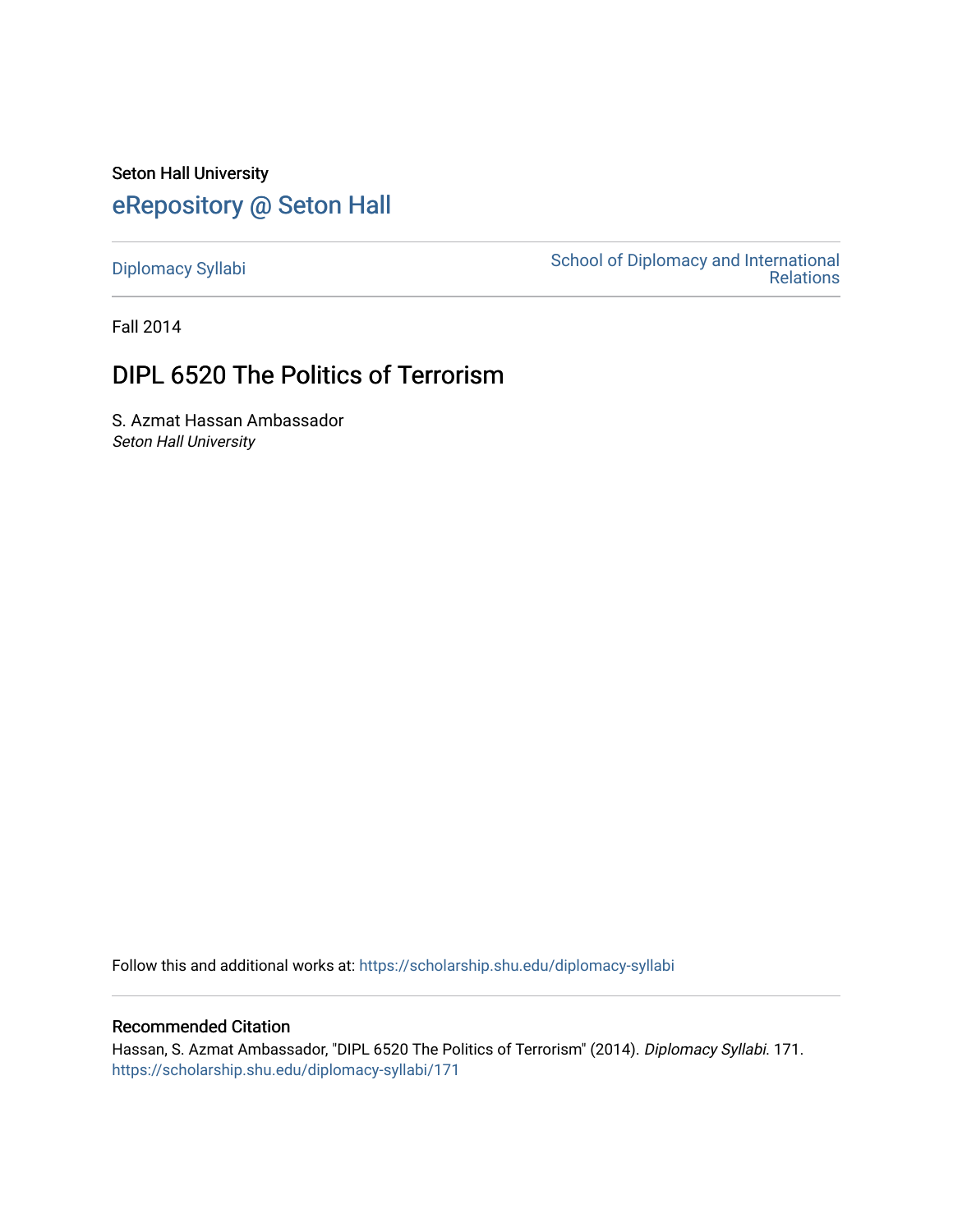# **The Politics of Terrorism DIPL 6520 Fall 2014 Time: Wednesdays 7:35 pm – 9:50 pm**

Instructor: Ambassador S. Azmat Hassan (Ret.) E-mail: [hassanaz@shu.edu](mailto:hassanaz@shu.edu) Office Hours: Every Wednesday and Monday 5.30 pm to 7.30 pm at McQuaid Hall Room 101C

## **Course description and objectives:**

The course will commence with an in depth study of David J. Whittaker's *The Terrorism Reader* (4<sup>th</sup> Ed). This is one of the best Readers currently available for its depth and scope. The second part of the course will see us studying Akbar Ahmed and Brian Forst's book *After Terror*, which has attracted favorable reviews. The final portion of the course will see us examining violent extremism in the regions bordering Afghanistan and Pakistan, analyzed in *The Scorpion's Tail* by Zahid Hussain. We shall also discuss the latest developments regarding violent extremism in the Middle East.

I will give my own insights on international terrorism, based on my involvement with this issue in 1992-94 as Additional Secretary to the Prime Minister of Pakistan for foreign affairs and defense matters.

I will circulate articles from newspapers and magazines relevant to the course. I also expect students to share material they have found relevant with me for possible onward transmission to the class. Credit will be given to those students who can cite relevant books and articles during class discussions. The careful reading and absorption of the material will advance the understanding and comprehension of students about international terrorism in all its forms and manifestations.

# **Course Strategy:**

The best strategy for students to do well in the course is to complete all reading assignments before hand, come punctually to class, listen attentively to my lectures and **take notes**. I want an interactive class, asking questions and making comments.

Class participation will count towards the grade. If any points discussed in the class are not clear to any student she/he should not hesitate to approach me during office hours or during the class break. I can also be reached by email. I hope that by the end of the course all students will have a comprehensive grasp of different facets of international terrorism.

## **Course Materials:**

Compulsory Reading:

- 1. *The Terrorism Reader*: edited by David J. Whittaker
- 2. *After Terror*: edited by Akbar Ahmed & Brian Forst
- 3. *The Scorpion's Tail* by Zahid Hussain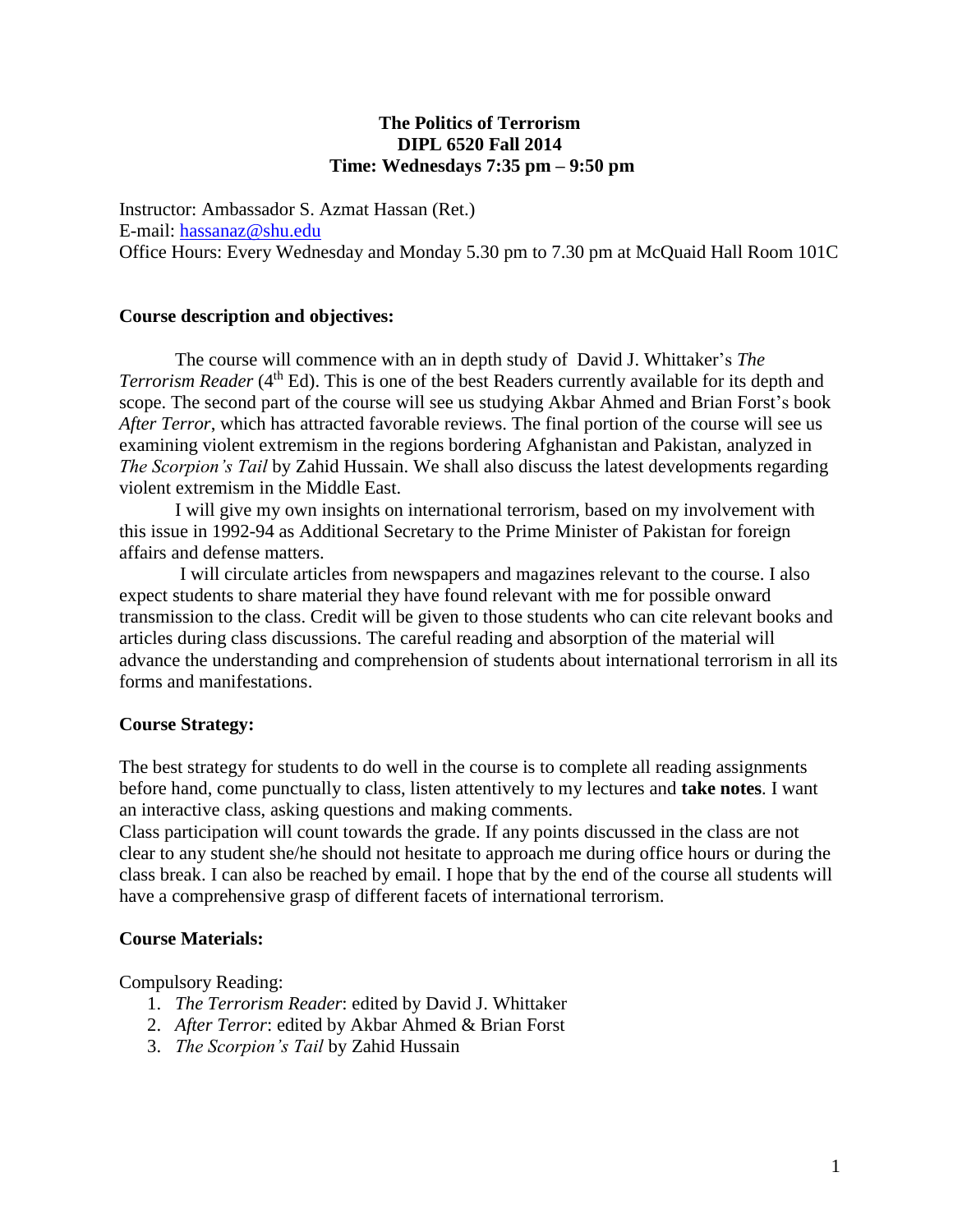Background Reading:

- 1. *What Terrorists Want: Understanding the Enemy, Containing the Threat* by Louise Richardson
- 2. *On Suicide Bombing* by Talal Asad
- 3. *No End to War: Terrorism in the 21st Century* by Walter Lacquer (a veteran expert of terrorism)
- 4. "Terrorism: Theirs and Ours" by Eqbal Ahmed

\*\*There are innumerable articles on terrorism in journals and on the internet. I encourage students to locate these and study those that are of relevance.

# **Course Activities:**

- Lectures
- Examinations
- Research Paper
- Class Presentations
- Class Discussion

# **Grade Break up:**

Mid- term Exam 30% Research Paper 30% Final Exam 30% Class Presentation, participation and attendance 10%

# **Grading:**

To get a good grade all students are expected to concentrate equally on the mid-term exam, the research paper and final exam. For the paper, I give credit for sustained efforts to locate appropriate material on the chosen topic from scholarly books and journals, and to analyze and present it in an effective manner. The writing of the paper should not be left to the last minute as this will inhibit your performance. Similarly, for the mid-term and final exams, well formulated answers demonstrating knowledge and insight about the subject, will earn a good grade. Students who work conscientiously throughout the semester in comprehending the material will find their efforts rewarded.

# **Course requirements:**

1. There will be a mid- term examination and a final examination based on essay type questions/short answers. Both examinations will constitute 30% of the grade respectively. More details about the format and requirements of these examinations will be given in class.

2. Students will be required to write a well-developed research paper which will constitute 30% of the grade. The research paper will make an in depth analysis of the topic selected after its approval by me. The paper should be not less than **16** pages (not including the cover page and bibliography) and no more than **22** typed double spaced pages. Please remember to page number your paper. Only hard copies of papers are acceptable. Please **do not** send me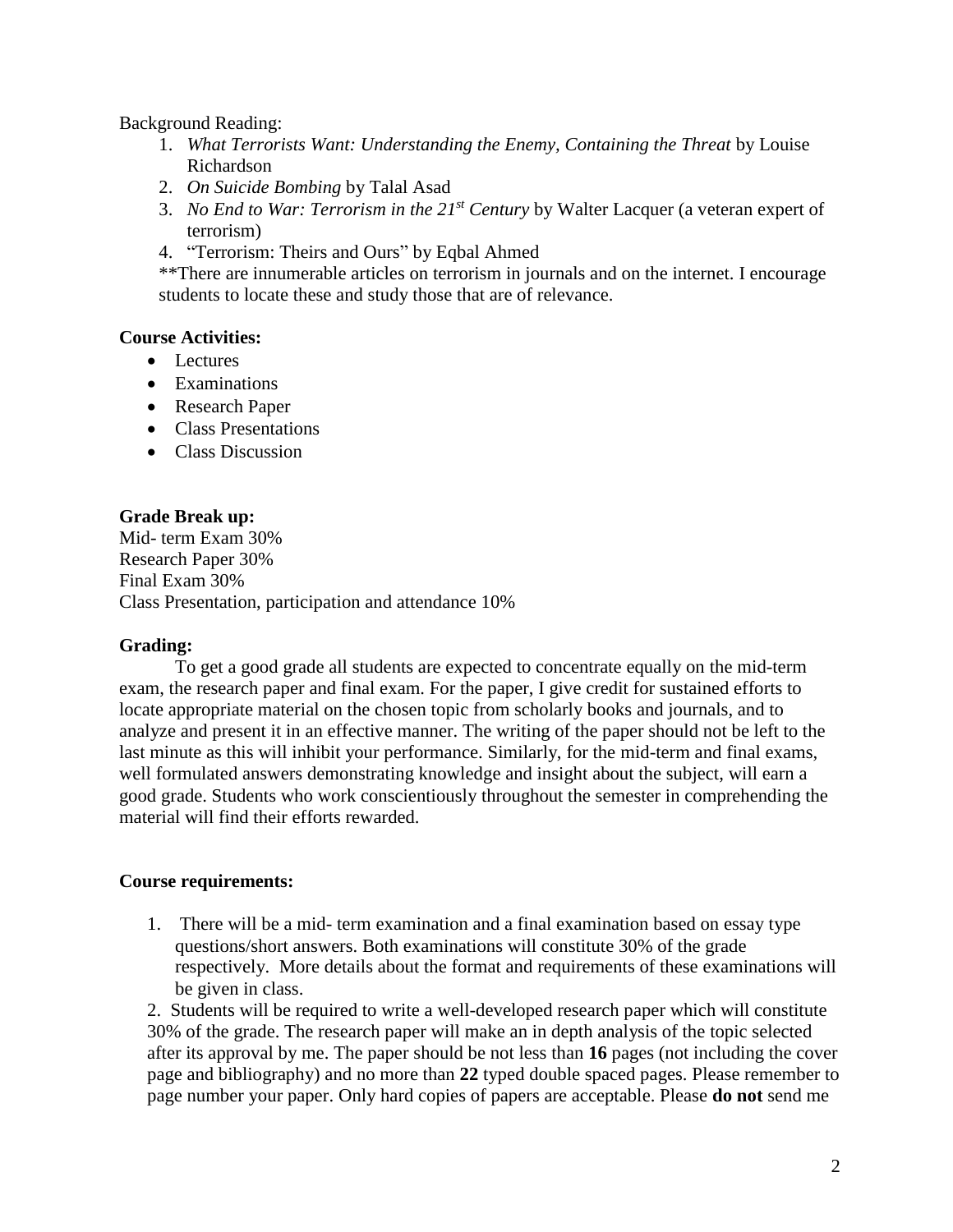your papers by email as they will not be considered by me. A one paragraph abstract of the topic will be proposed by the student and approved by the Instructor. The topic should be submitted to me in hard copy at the beginning of the class on **Wednesday, October 1**. An approved topic cannot be changed. If a paper is submitted on any topic other than the one approved, it will receive 0 points and is likely to result in the student failing the course. The paper is due on **Wednesday, November 5**. If the paper is not submitted by the deadline, **2 points per every late day** will be deducted from the grade. If the paper has not been submitted **within 7 days** of the expiry of the deadline, **i.e. by 5pm on Wednesday, November 12**, the student will get 0 points and forfeit 30% of the grade. If the paper is submitted between **November 6 and November 12**, please have it date-stamped by Mrs. Susan Malcolm, Secretary of the School of Diplomacy.

3. Class presentations by the students on the paper written by them, attendance and class participation throughout the course will constitute 10% of the grade. All students are **required** to attend the class presentations.

## **General Comments:**

I expect all students to perform to the maximum of their ability. Cultivation of good study habits will contribute to the achievement of this goal. These are **punctuality** and **regularity** in attendance, concentration in class, taking of lecture notes by hand and **not** on the laptop, regular and methodical study, turning in the research paper on time and not trying to do a rushed last minute job. Submission of the research paper is necessary for the student to participate in the class presentation. Attendance of all students in the two class presentations is mandatory. Absentees will be penalized.

I **discourage** my students from using their laptops during my lecture because it distracts them from comprehending the material under study. They cannot achieve their potential grade. Regular attendance will be counted towards class participation.

Absence from the final exam will result in 0 points for that examination. No makeup will be given except under extraordinary circumstances supported by documentation. Dates for the Final examination cannot be changed. All students are requested to undertake travel **after** taking their Final examination.

#### **Course Schedule and Readings:**

Week 1: August 27

General introduction about the parameters of the course – explanation of syllabus, grading, readings. Why we must be aware of terrorism in all its forms and manifestations and how the course will improve the students' comprehension of world affairs.

Week 2: September 3

Whittaker: Characteristics of terrorism (pg. 1-44)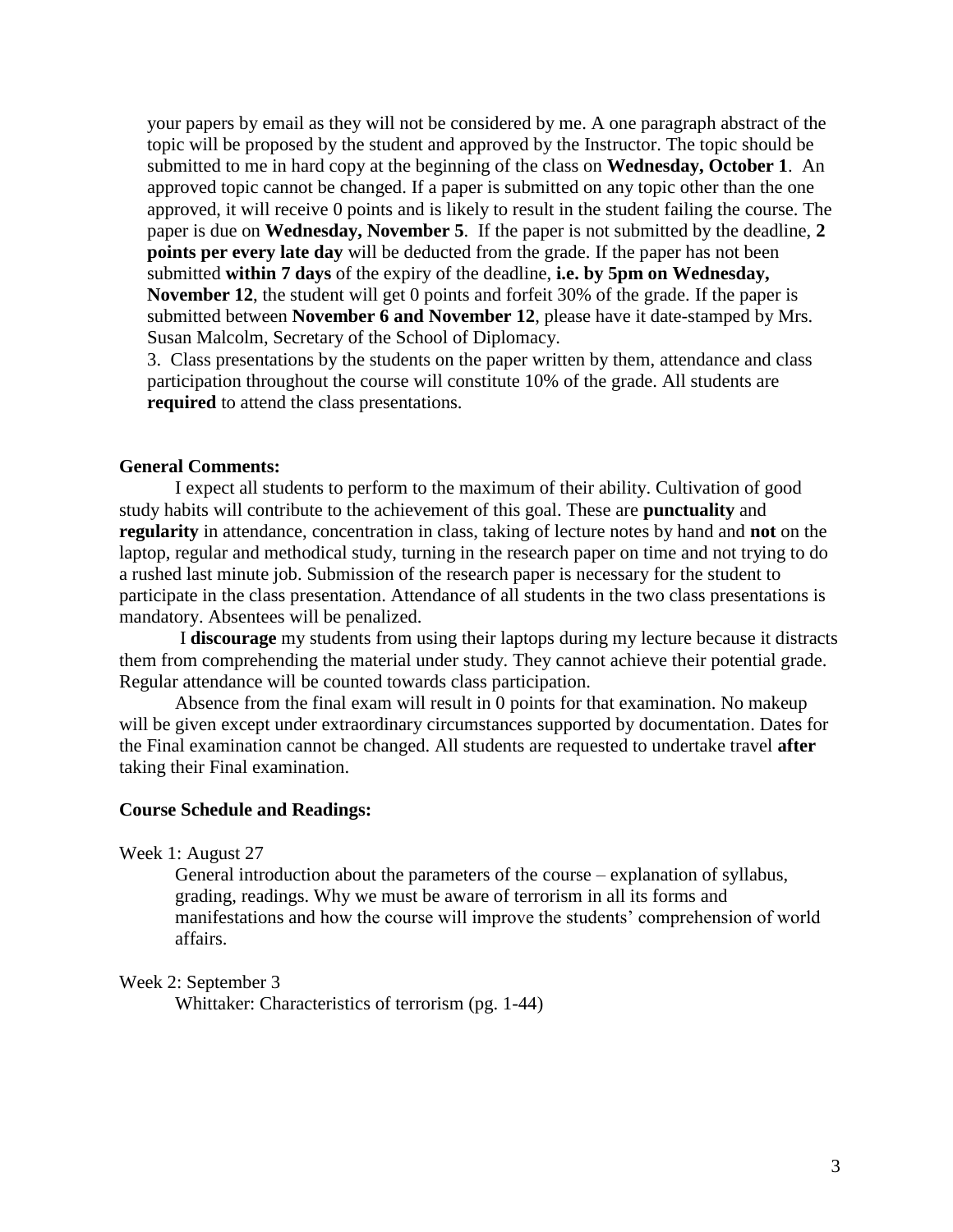### Week 3: September 10

Whittaker: Terrorism case studies – Jihad (pg. 47-59), United States: Ground Zero (pg. 60-68), Britain (pg. 69-78), Israel (pg.79-88)

#### Week 4: September 17

Whittaker: Terrorism case studies – Lebanon I & II (pg. 106-132), Algeria (pg. 187-200)

## Week 5: September 24

Whittaker: Terrorism case studies – Peru (pg. 201-215), Columbia (pg. 216-233), Spain (pg. 150-164), Conclusion of case studies (pg. 288-292)

Week 6: October 1 One paragraph abstract of the research paper is due Whittaker: Prevention and control of terrorism (pg. 295-345).

#### Week 7: October 8:

The film: *The Battle of Algiers* by Gillo Pontecorvo will be shown in class followed by a class discussion.

#### Week 8: October 15:

Mid- Term Examination. Details will be provided later during class.

# Week 9: October 22:

After Terror:

Biographies in brief (pg. xii-xxviii) The Simple Power of Weakness, the Complex Vulnerability of Power (pg.15-20) Endless Enemies or Human Security (pg. 66-71) The Productive Airing of Grievances (pg. 98-105) Celebrating Differences on our Melting Pot Planet (pg. 149-154)

# Week 10: October 29:

After Terror:

The Role of the Media in Promoting Tolerance (pg. 47-54) Turning Enemies into Friends (pg. 112-118) The Fellowship of Dialogue (pg. 159-165) Hard Power and Soft Power (pg. 166-170) Getting to Peace: Awakening the Third Side (pg. 179-185)